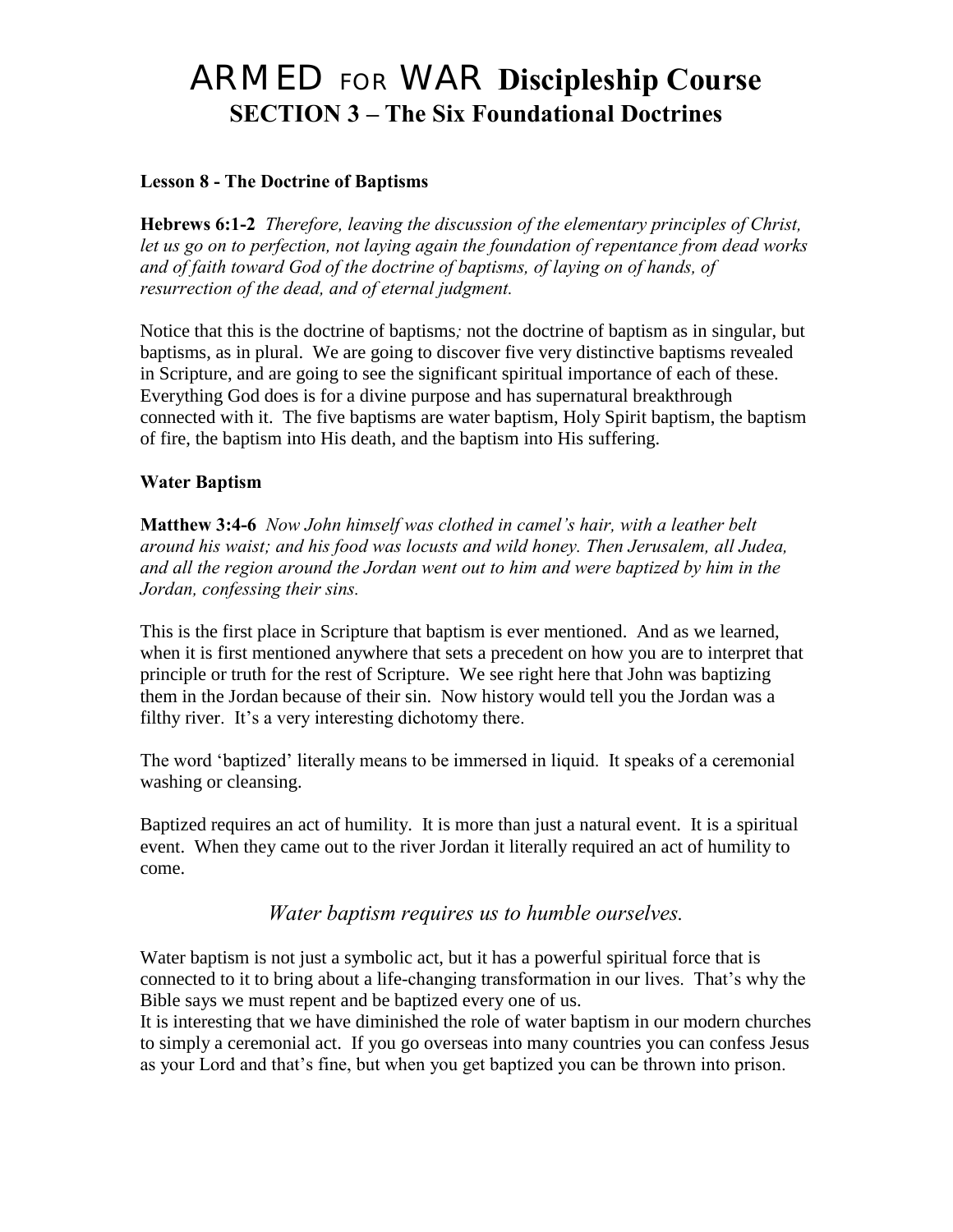### **What life decision are you making when you get water baptized?**

### **At the point of baptism you are making a life determination, a life decision that you have rejected what you were and you are accepting something brand new.**

That is literally what water baptism talks about. It literally talks about a point where you are washing yourself of your old life. You are making a choice to die to who you were and you are now taking on a whole new life. You are washing away everything that you were in the past. You are humbling yourself before God, and you are saying His way is the only way for me from this day forward.

They had to humble themselves in two ways. First, they had to publicly allow themselves to be immersed in filthy water. Second, they had to spiritually humble themselves before all who were there because they were coming for the remission of their sins. As they humbled themselves they were confessing their sins publicly.

### *There is a powerful breakthrough in publicly confessing sin.*

As a student of revival, I have seen so many times in history that the great revivals often have this element where people would begin to get up and publicly confess their sins. The great revivalists Charles Finney actually taught people to make lists as God was dealing with them during the revival times of every single thing they had ever done wrong. When they remembered something that they hadn"t ever talked about they would specifically confess that specific sin. They would go one right after another. But it is in the nature of sin that we do this blanket prayer and so few people are walking delivered and free in the church today. There is something powerful to publicly taking responsibility before God for the wickedness in our own lives.

Water baptism is not just a symbolic act. It is a public declaration that everything that I am, I am dying to. And when I come up, it is no longer I who lives, but Christ who lives in me.

### **Matthew 3:6** *And were baptized again in the Jordan, confessing their sins.*

We see that with this verse water baptism is tied forever with the confession of sins.

**Psalms 32:5** *I acknowledged my sin to You, And my iniquity I have not hidden. I said, "I will confess my transgressions to the LORD," And You forgave the iniquity of my sin. Selah*

Notice that the forgiveness didn"t come until there was first a confession. The Bible say in the Book of John that *if we confess our sins He is faithful and just to forgive us of all*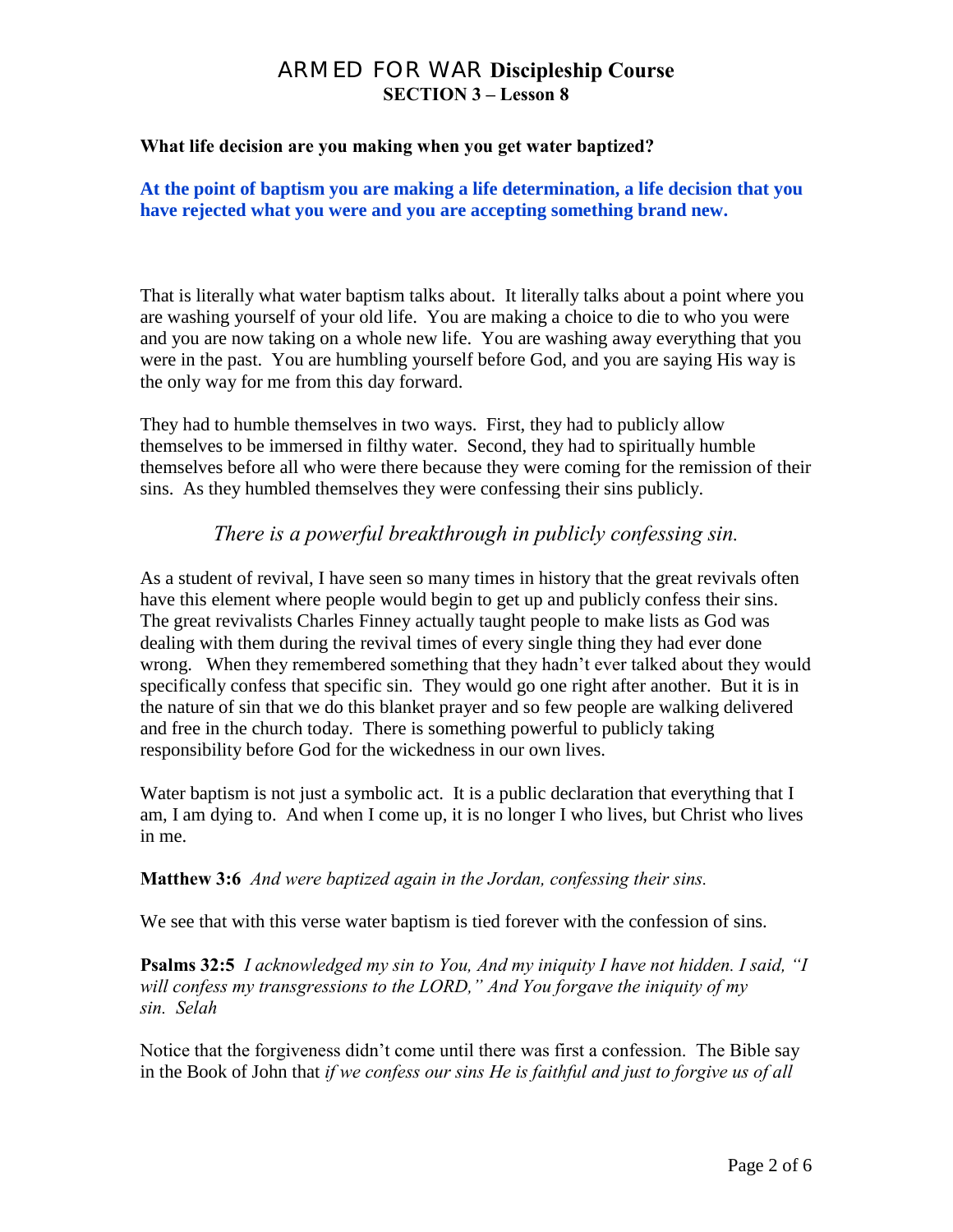*our sins and cleanse us from all unrighteousness.* It didn"t say if we just feel sorry for our sins. It didn"t say if we just feel guilty for our sins. But it said if we confess our sins.

There is a tremendous power to sin confession where we begin to come forward and take verbal public responsibility for our sin. Does not the Bible say to confess our sins one to another? We relegate our sin to struggles, little battles. But the Bible says to confess your sins, taking full public responsibility, and it requires an act of humility to do that.

Here in the waters of baptism we are dying to who we were and we are being raised up into Christ. We are taking full responsibility for our sins, and when we take on that responsibility that we alone are guilty without excuse there is power. It is only when we take full responsibility for our actions that we get the freedom.

### **Holy Spirit Baptism**

**Acts 1:5,8** *for John truly baptized with water, but you shall be baptized with the Holy Spirit not many days from now...But you shall receive power when the Holy Spirit has come upon you; and you shall be witnesses to Me in Jerusalem, and in all Judea and Samaria, and to the end of the earth.*

The word "power" here is the Greek word *dunimus* which means miracle-working power.

That word "baptism" literally means to be immersed in; literally to be swallowed up. That word 'witness' comes from the Greek word *martas*. It's where we get the English word martyr from. A martyr is one who is willing to die for what he believes.

Remember Peter was a man of faith and power, bold as a lion. But when he was questioned when Jesus was being crucified and he saw that his life was also in danger, he denied Christ, and ran in despair. Jesus came to him after the resurrection while he was out fishing and turned to him and exposed the true condition of his heart. Twice he asked Peter if he loved Him using the Greek word Agape which is God"s love. Twice Peter responded that he had phileo, human compassion or brotherly love, for Jesus. The third time Jesus changed the question and asked Peter if he loved Him, if he had phileo for Him. Peter was grieved because Jesus changed the question exposing his lack. Jesus knew Peter lacked the power to lay his life down. He needed the baptism of the Holy Spirit to receive the power to be a martyr, to lay his life down.

### **What power does Holy Spirit baptism give to a believer?**

### **The true baptism of the Holy Spirit gives you the power to die to yourself.**

Water baptism is the decision to die to yourself, but Holy Spirit baptism is the power to die to yourself. That's why I said there are many people out there speaking in tongues who have never truly been baptized in the Holy Spirit. They will speak in tongues and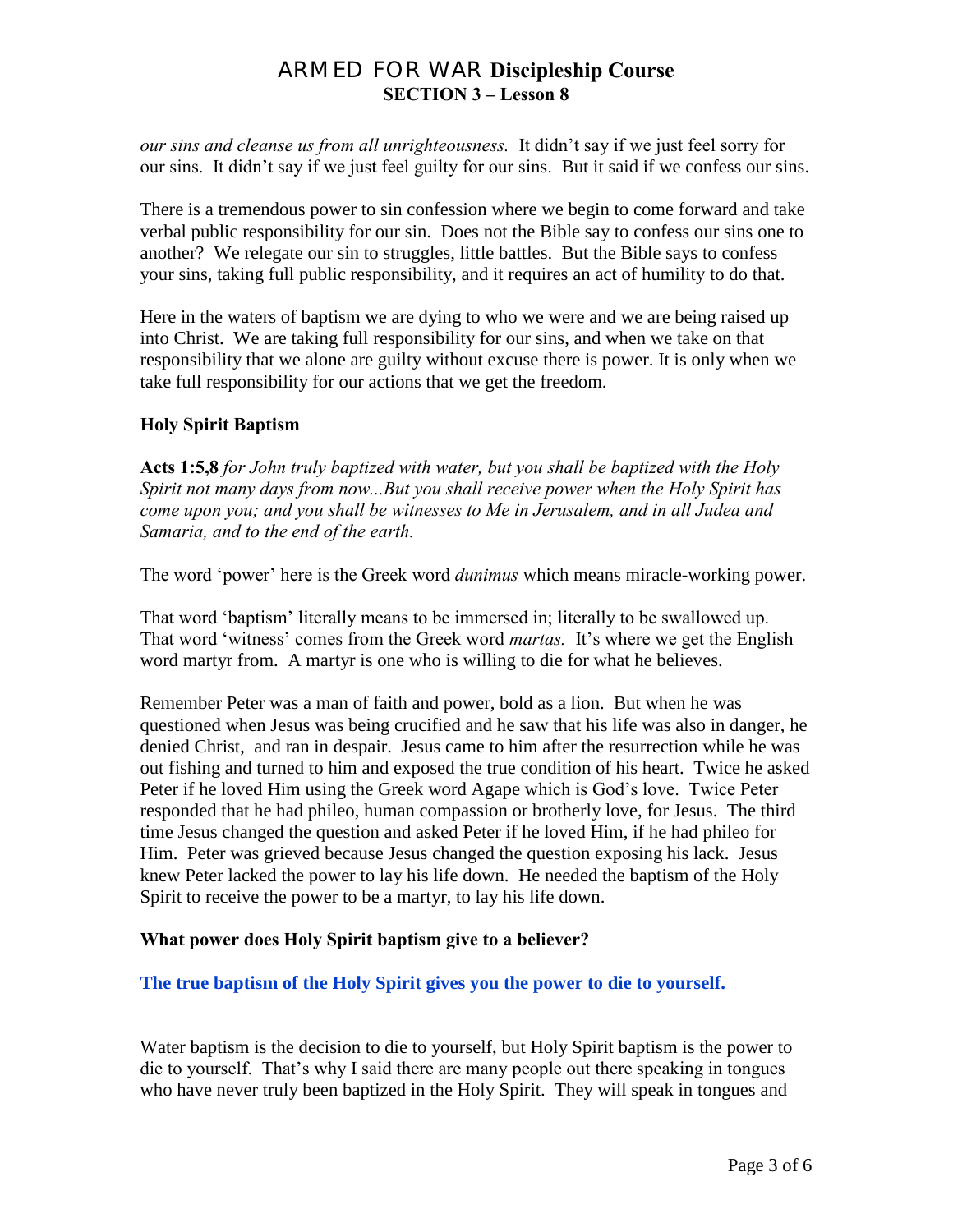they will move in every form of ungodliness and selfishness because although they have a gift or manifestation of tongues, they do not have the true baptism of the Holy Spirit which gives you the power to die to yourself.

### **The Baptism of Fire**

**Genesis 19:24** *Then the LORD rained brimstone and fire on Sodom and Gomorrah, from the LORD out of the heavens.* 

The first place fire appeared in the Bible it came for judgment and purification. When we ask God to send His fire we are asking for His judgment and purification. Fire is hot, fire is intense, and fire consumes.

### **What happens to you through a baptism of fire?**

**The baptism of fire is that purifying work of God that will pierce and penetrate the deepest recesses of your life and expose the secret sins.**

And in the end times the Bible says that everything that can be shaken will be shaken and everything will be purified by the refiner"s fire. The Bible talks about the return of Christ, in the book of Malachi, as the refiner"s fire. The baptism of fire will cause the heat to rise so much in you with the intensity of the conviction of God that the deepest hidden impurities are going to rise to the surface so that you can bring them to the realm of confession, get them cleansed, washed away, and dealt with.

We have been praying for the fire, we just didn't know what it was. But it's coming with an intensity and with a ferociousness. You will have times when you are so exposed before God that you will even question whether you"re saved. But God is just exposing so much of that stuff that was hidden in your heart and bringing it to the surface.

### **The Baptism into His Death**

**Romans 6:3-4** *Or do you not know that as many of us as were baptized into Christ Jesus were baptized into His death? Therefore we were buried with Him through baptism into death, that just as Christ was raised from the dead by the glory of the Father, even so we also should walk in newness of life.*

We are baptized into His death and it ties a lot together with the next one, when we are baptized into His suffering. But there is a dying as we are baptized into His death.

Remember, water baptism is the decision to die. Holy Spirit baptism is the power to die. Baptism of fire brings the impurities up to the surface so they can be scraped away and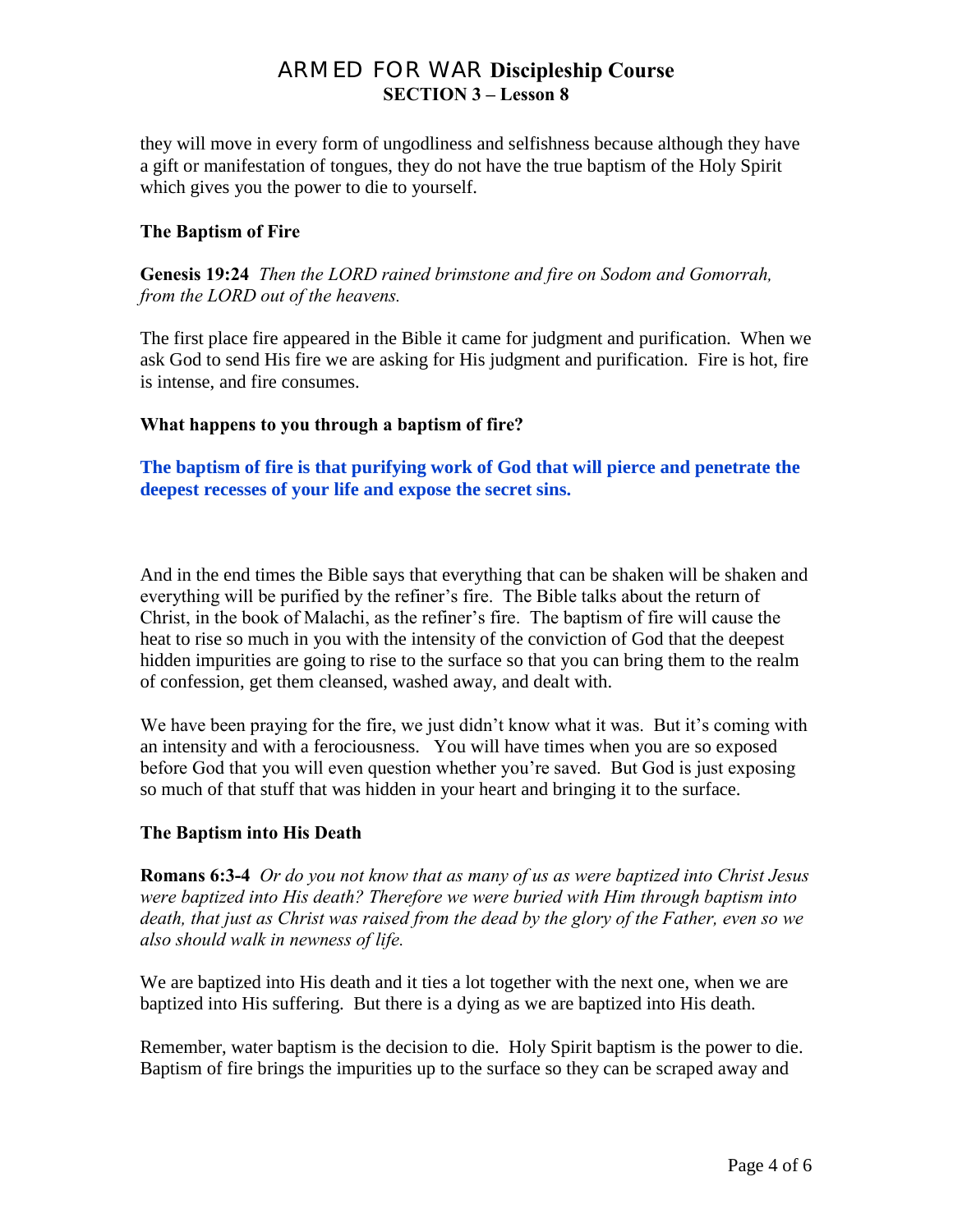washed away by God. And the baptism into His death is when we have relinquished who we are. That it is no longer I who lives. "I am crucified with Christ," Paul said. "And I no longer live. The life that I now live I live by the faith of the Son of God." It is no longer me.

God is about to send a baptism of His death, where you"re going to stop talking about yourself and you"re going to die to yourself. And in that death process, then His Son, the power of His Son, the nature of His Son will once again be resurrected inside of you. But it only will happen when you first embrace His death, then you can embrace the resurrection life.

### **And the Baptism of His Suffering**

**Mark 10:36-39** *And He said to them, "What do you want Me to do for you?" They said to Him, "Grant us that we may sit, one on Your right hand and the other on Your left, in Your glory." But Jesus said to them, "You do not know what you ask. Are you able to drink the cup that I drink, and be baptized with the baptism that I am baptized with?" They said to Him, "We are able." So Jesus said to them, "You will indeed drink the cup that I drink, and with the baptism I am baptized with you will be baptized;* 

He said that you are going to drink of this cup; the cup of suffering.

**Luke 12:50** *But I have a baptism to be baptized with, and how distressed I am till it is accomplished!*

What was he talking about? He was talking about the suffering of the cross. The Bible says, "looking unto Jesus, the author and finisher of our faith, who for the joy set before Him He endured the cross despising the shame."

### **What does the baptism of suffering specically deal with?**

### **The baptism into God's suffering specifically deals with the things that you must suffer in order to fulfill your calling.**

Remember when God sent Annanius to Paul, Saul at the time, when he was blinded on the road to Damascus. God sent him to tell Paul the things which he must suffer in order for Paul to fulfill what God was calling him to do.

And in the baptism of suffering God empowers us, gives us the power, the anointing, the fortitude to carry our cross. Each of us have our own cross. Each of us have a purpose and destiny God has set before us. And with that is a suffering. There is a suffering that